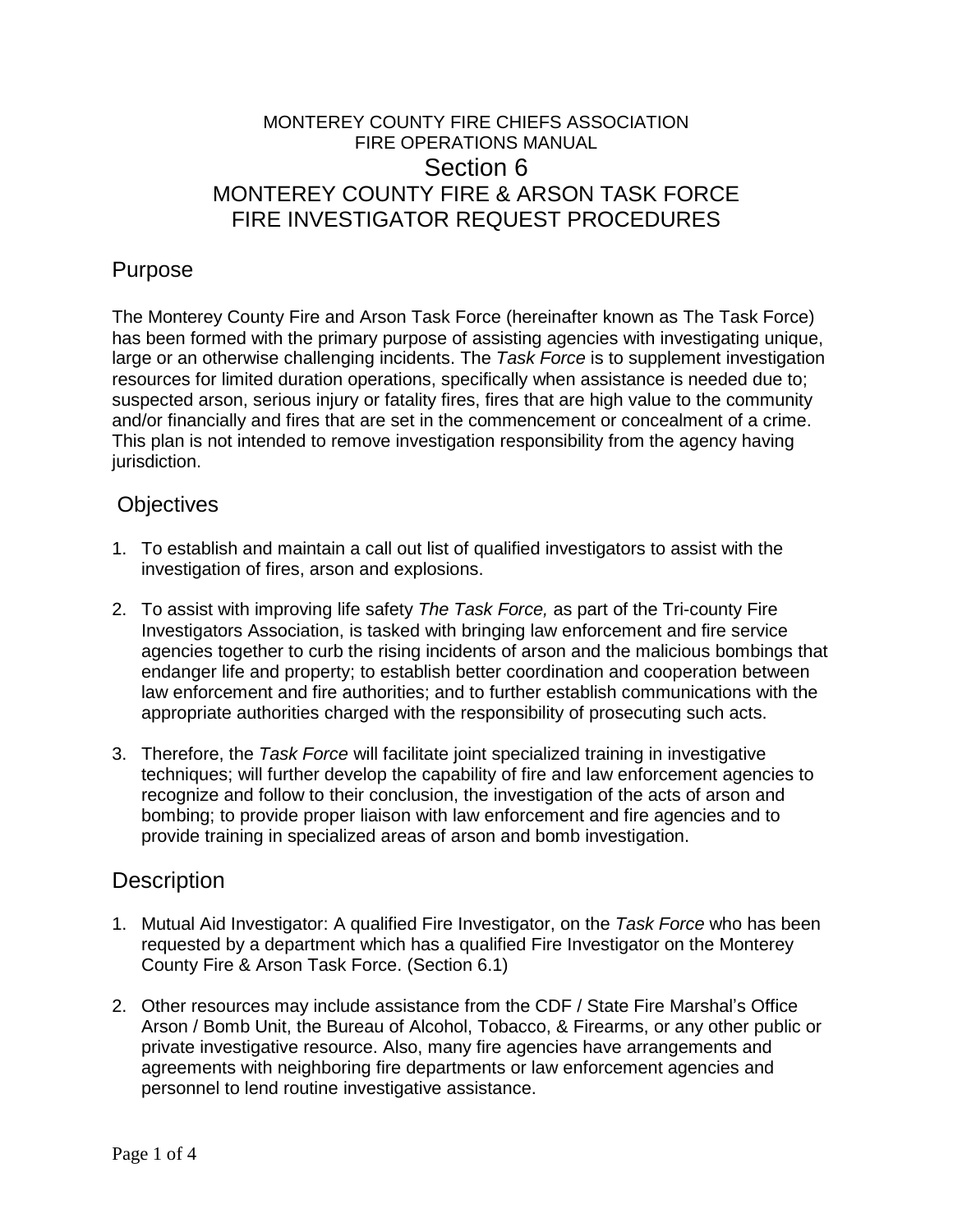## Request Procedure

- 1. The Incident Commander (IC) at the fire scene determines the need for a fire investigator. The IC's first choice should be from within their department. If a fire investigator is not available from within their department, or if additional investigators are needed, the IC may request a mutual aid fire investigator(s) through the Monterey County Fire Mutual Aid System.
- 2. The Incident Commander may wish to request a specific fire investigator by name. This type of request will typically not go through the Fire Investigator Call Out List. The Incident Commander shall make the name request to Fire Comm who will then forward the request to the name requested employee's agency assigned duty chief. The duty chief will determine the availability for the requested fire investigator and advise Fire Comm.
- 3. To initiate the request for a fire investigator from the *Task Force* Call-Out List, the Incident Commander will contact Fire Comm by radio or by phone and request fire investigator, or investigators, from the *Task Force*.
- 4. Fire Comm will consult the Fire Investigator Call-Out List located in the Monterey County Fire Mutual Aid binder. This List will contain the names of fire investigators authorized by the *Task Force* as call out investigators and the approved method for making contact.
- 5. Individuals not listed on the Call-Out List will not be requested as a mutual aid Investigator as part of the *Task Force*. It is the responsibility of the current Director of the *Task Force* to provide Fire Comm with an up-to-date list of authorized mutual fire investigators (See Call-Out Requirements Section 6.1)
- 6. If no investigators are available from the list, then the Fire Comm dispatcher will notify the requesting Incident Commander that the list has been exhausted and that a call-out investigator from the *Task Force* is not available. The Incident Commander may request Fire Comm to contact San Benito and/or Santa Cruz counties and request a mutual aid investigator.
- 7. If no investigators are available from Santa Cruz or San Benito, then the Fire Comm dispatcher will notify the requesting Incident Commander that there are no investigators available.
- 8. Once a fire investigator is located and accepts the assignment, the Fire Comm dispatcher will brief the mutual aid fire investigator on the incident and assignment and will get an estimated time of arrival (ETA) to the fire scene. The mutual aid fire investigator's name, radio call sign, and ETA will then be transferred to the Incident Commander.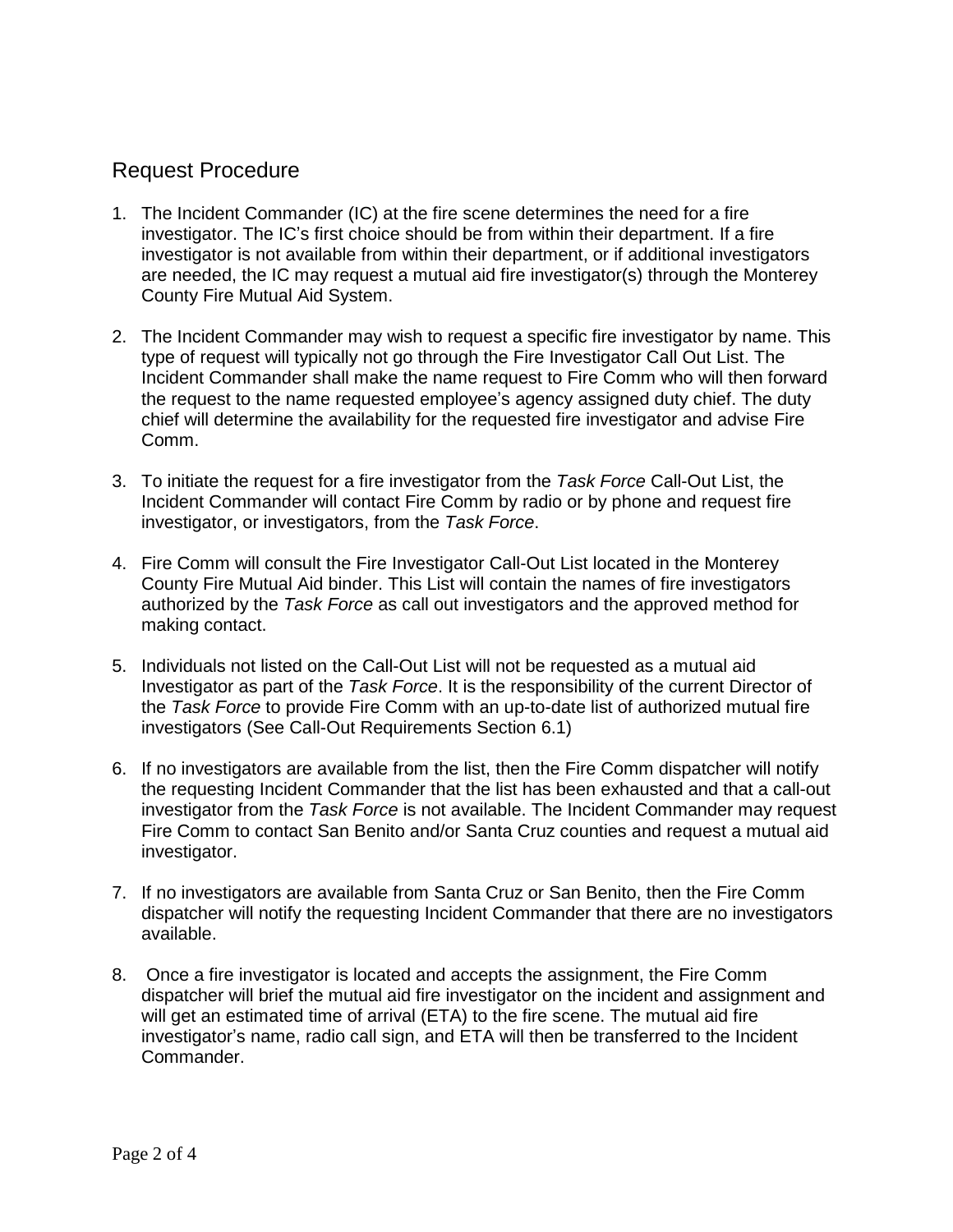9. The Investigator will contact the Incident commander for a brief report with the objective to ascertain any needs for additional resources. Additional resources will then be requested by the Incident Commander via Fire Comm. The investigator will use the apprentice and trainee Call-out list to request assistance not requiring another investigator.

#### Scene Investigative Procedures:

- 1. It is the responsibility of the requesting fire agency and the expectation of the responding mutual aid fire investigator that the fire scene will be rendered safe and secure. Any current or suspected criminal, explosive, hazardous materials, or other hazardous condition will be addressed by the requesting fire agency, local law enforcement or other appropriate agencies prior to the arrival of the mutual aid fire investigator.
- 2. The mutual aid fire investigator will proceed to the fire scene and be prepared to help direct the fire origin and cause investigation. The mutual aid fire investigator will meet face-to-face with the Incident Commander and get a briefing on the fire. The mutual aid fire investigator will then develop an action plan to accomplish the task, including a list of staffing requirements, equipment needs, and any other specific needs to aid in the investigation. This action plan will be approved by the on-scene Incident Commander.
- 3. The fire investigator or designated officer of the requesting department will maintain the role of lead investigator.
- 4. When the mutual aid fire investigator is investigating in the absence of the departments investigator the mutual aid fire investigator will be relieved as soon as possible by the requesting department's investigator.
- 5. All necessary scene support equipment and staffing requirements will be provided by the requesting department. This assistance or support may include and is not limited to scene security, personnel for scene examination, lighting equipment, or any other supplies or support as needed to conduct the cause and origin investigation. If at any time arson or any other crime is suspected, the law enforcement agency having jurisdiction will be contacted for assistance.
- 6. It is recommended that the mutual aid fire investigator use a standard method of fire investigation documentation. Utilizing a standard method of documentation will facilitate ease of transition when the department's investigator takes over and completes the investigation.
- 7. At the conclusion of the fire cause determination, or when relieved, the mutual aid fire investigator will meet with the Incident Commander and provide a briefing on the preliminary findings. Some fire investigations may be simple and straightforward with no necessary follow-up required. However, some fire investigations may be complex, with additional fire scene evaluation, witness interviews, lab test results, or other follow-up required.